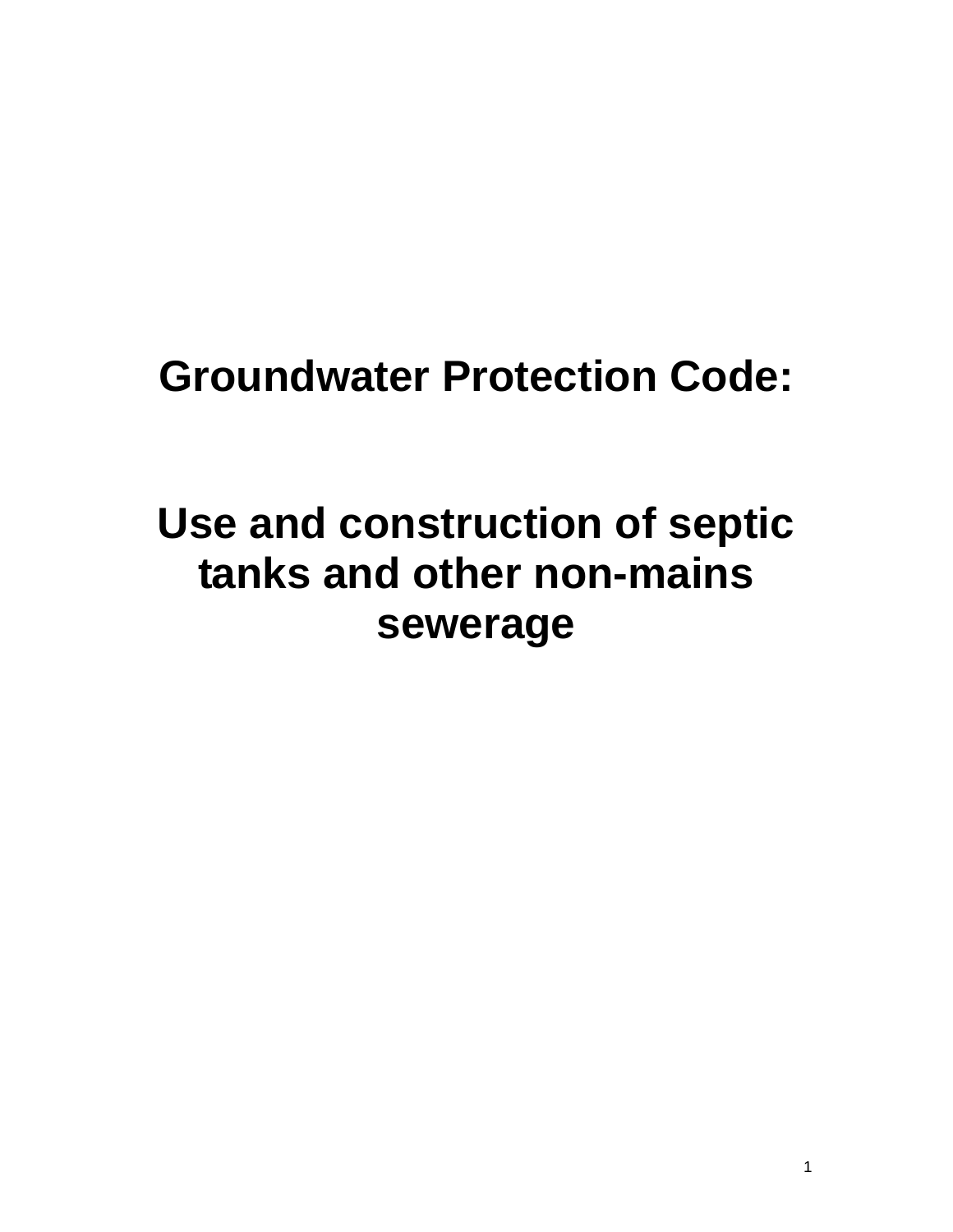## **Groundwater Protection Code: Use and Construction of Septic Tanks and other Non-Mains Sewerage.**

#### **CHAPTER 1**

| 1.1<br>1.2<br>1.3 | The aim of the code<br>Why a code?<br>What sort of code?<br>What types of non-mains sewerage systems does this code cover? | 3<br>3<br>3<br>4 |
|-------------------|----------------------------------------------------------------------------------------------------------------------------|------------------|
| <b>CHAPTER 2</b>  |                                                                                                                            |                  |
|                   | <b>Operating your system</b>                                                                                               | 5                |
| 2.1               | The need for control                                                                                                       | 5                |
| $2.2^{\circ}$     | Caring for your system                                                                                                     | 5                |
| 2.3               | Regular checks                                                                                                             | 6                |

| 2.4 | Maintenance |  |
|-----|-------------|--|
|     |             |  |

#### **CHAPTER 3**

| Design, installation and decommissioning | 9                                            |                 |
|------------------------------------------|----------------------------------------------|-----------------|
| 3.1                                      | The need for control                         | 9               |
| 3.2 <sub>2</sub>                         | Overview of process for obtaining permission | 9               |
| 3.3                                      | Pre-design considerations                    | 10              |
| 3.4                                      | Design                                       | 11              |
| 3.5                                      | Installation                                 | 12 <sup>2</sup> |
| 3.6                                      | De-commissioning                             | 13              |

#### **ANNEX A**

| Legal requirements to protect groundwater |  |
|-------------------------------------------|--|
|                                           |  |

#### **ANNEX B**

| <b>Environment Agency contacts</b> |  |
|------------------------------------|--|
|                                    |  |

#### **ANNEX C**

|  | Principal Risks to Groundwater from non-mains sewerage systems |  |
|--|----------------------------------------------------------------|--|
|--|----------------------------------------------------------------|--|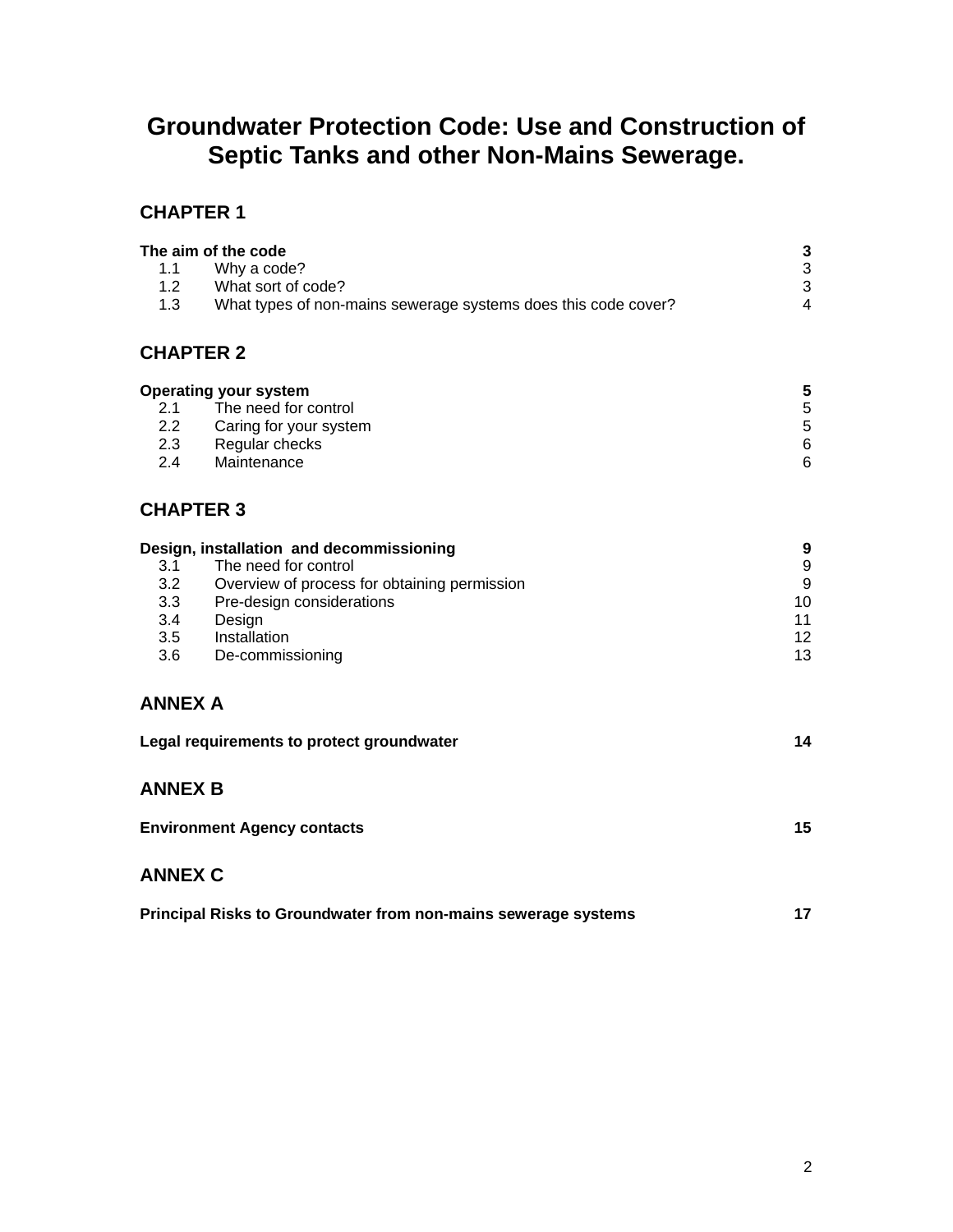## **CHAPTER 1**

## **The aim of the code**

## 1.1 Why a code?

Non-mains sewerage systems can pollute groundwater (all water lying below the water table or in aquifers) if they are poorly located, built or operated. This can impact public and private space water supplies, other groundwater abstractions, and surface water in rivers, streams and lakes. Such pollution can make water unusable for drinking water and toxic to aquatic life. Once contaminated, groundwater is very difficult and expensive to make good, and for this reason there are UK and EC laws to protect it.

Persons involved with non-mains sewerage systems must comply with relevant water protection legislation. Failure to do so could result in long-term contamination of valuable groundwater and as a consequence may result in serious penalties, costs and liabilities. The code gives advice to help avoid these sorts of problems.

### 1.2 What sort of code?

The code is made under Regulation 21 of the Groundwater Regulations 1998 and approved by Ministers with the aim of providing practical guidance on protecting groundwater in England & Wales. Not complying with the code is not an offence in itself, but following the advice in the code will help to ensure that relevant water legislation, in particular the Groundwater Regulations, are complied with. In enforcing such compliance, the Environment Agency will consider whether or not the guidance in the code has been, or is likely to be, followed. A summary of the legal requirements to protect groundwater is provided at Annex A.

Chapter 2 sets out advice relevant to persons owning, operating or maintaining a non-mains system. Chapter 3 contains advice for persons installing a new system, or taking a system out of service. It is up to such persons to make use of the guidance appropriately. If in doubt, you should contact your local Environment Agency office – a list of contacts is provided at Annex B.

It is important to emphasise that the code relates specifically to the protection of groundwater and is not intended to address matters relating to health and safety or non-groundwater environmental issues, since these are the subject of other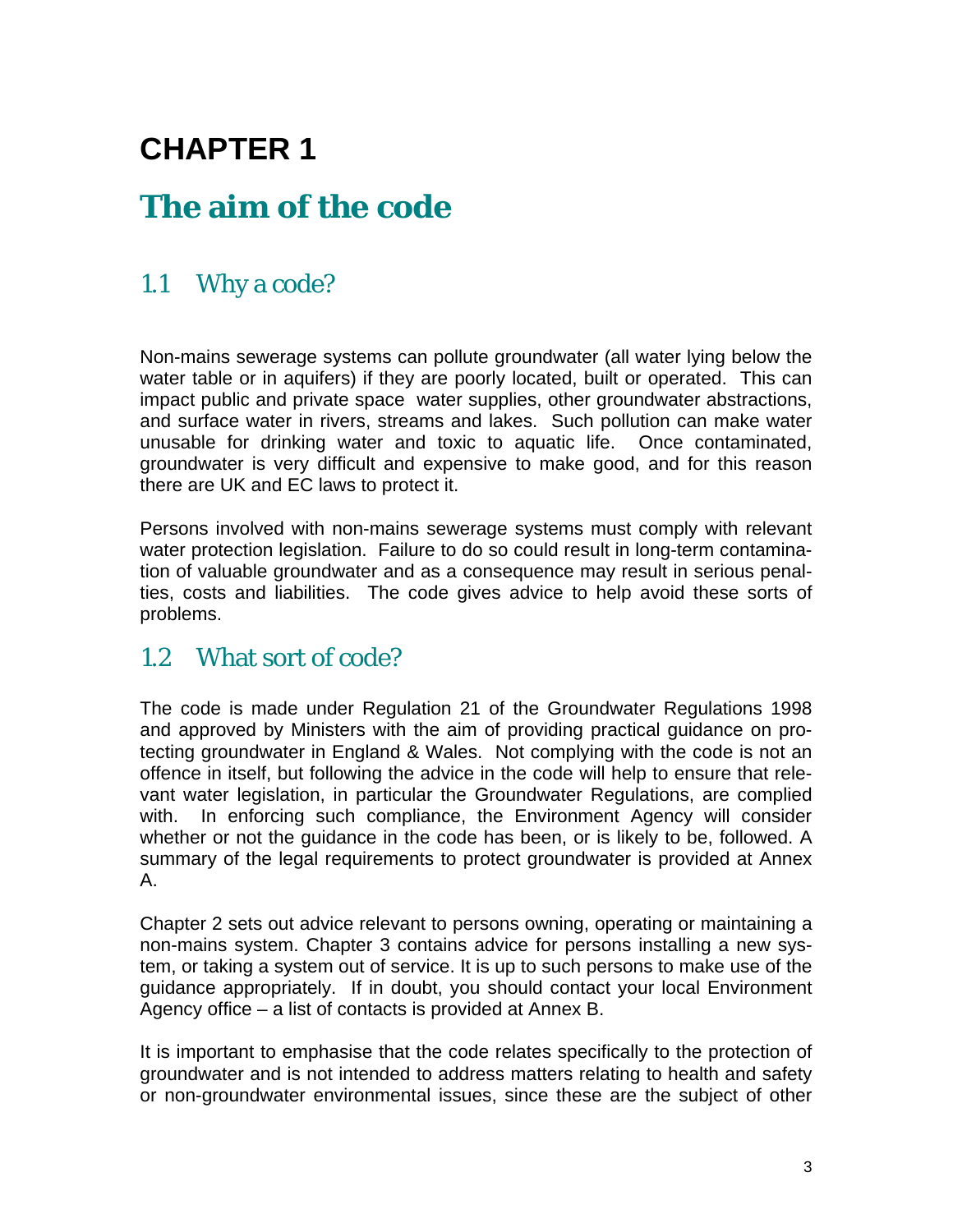regimes, codes and guidance. Neither is the code intended to be a comprehensive design or user-manual for non-mains sewerage systems.

A general overview of the principle risks to groundwater from non-mains sewerage systems is at Annex C. You may find this helpful when following the advice in the code.

### 1.3 What types of non-mains sewerage systems does this code cover?

The code is targeted at persons who own, install, operate, empty, maintain or decommission small non-mains sewerage operations serving individual properties and small developments. The type of systems covered include:

- septic tank systems (in which partial treatment of the sewage occurs within the tank, with additional "treatment" of the effluent within a shallow drainage system)
- package treatment plants (the effluent discharged to the shallow drainage system is of a higher quality than that discharged from septic tanks)
- cesspools (sealed tanks with no discharge outlet)
- alternative or additional treatments (e.g. reed beds and waterless toilets), and
- all the drainage connecting the property to the means of treatment.

The general groundwater principles in the code will also be relevant to larger non-mains sewerage systems.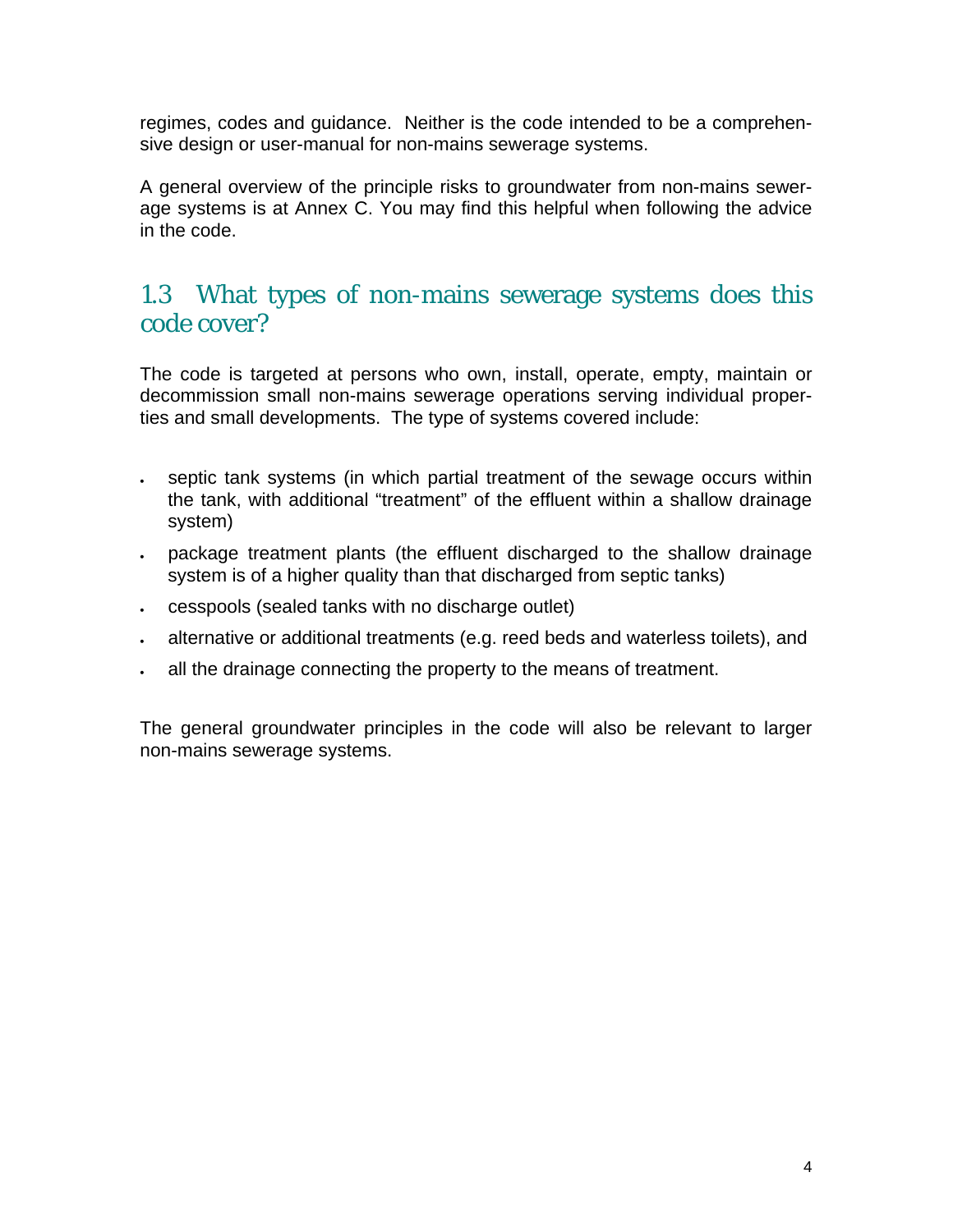## **CHAPTER 2**

## **Operating your system**

*You should read this chapter if you own or manage your own sewage treatment system.* 

### 2.1 The need for control

Inappropriate operation and maintenance of your system will present a serious risk to groundwater, even if the system is appropriately sited, designed and installed. A general overview of the risks is given in Annex C.

To avoid pollution problems you must:

- be careful what you put into the system;
- take time to check the system regularly;
- ensure that the system is regularly maintained to keep it functioning.

This chapter provides advice on these issues.

### 2.2 Caring for your system

In order to maintain the operation of your system you need to take some simple precautions.

A number of household chemicals and cleaning products can kill the helpful organisms in septic tanks, package plants and other non-mains systems that rely on biological action to treat the sewage. Oil and grease etc can also impair the treatment process. This may result in a poor quality effluent and the need to empty the tanks more often. Some of these chemicals are very polluting and their discharge to groundwater is prohibited. To avoid these problems, do not put the following down sinks, toilets or other drains that go to the septic tank/treatment plant:

- excess amounts of bleach,
- solvents (e.g. white spirit, cellulose thinners, some cleaning products),
- oil, grease, or fats
- pesticides

Biologically based cleaning products, which are less harmful to sewage treatment processes, are available and may be more suitable to non-mains systems. Sys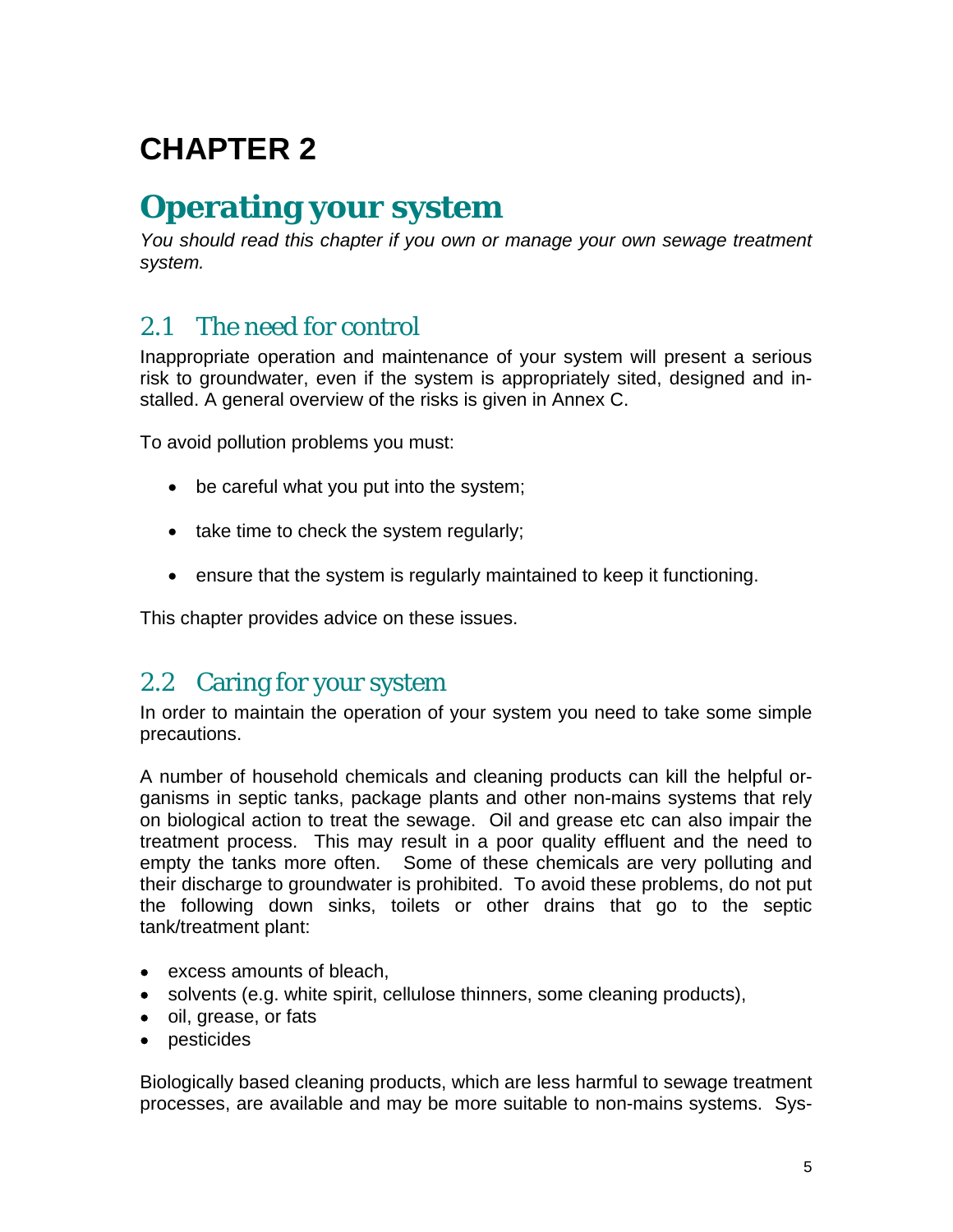tems that provide some treatment (this does not include cesspools) operate best with a steady input. If your system is used intermittently (for example holiday accommodation) you may need to take additional precautions to prevent pollution. Specific precautions will depend on the nature of the system (consult the operators manual or maintenance company), but might include dosing the system with proprietary organisms.

## 2.3 Regular checks

It is important that you regularly check the operation of the system. This might include:

- a fortnightly or monthly visual check on the discharge from system to the drainage field or discharge point. Building regulations require an inspection chamber between a septic tank/treatment plant and discharge for this purpose. The discharge from other forms of non-mains drainage should also be regularly checked.
- regular (monthly) checking of the level of liquid and solid in tanks
- ensuring the mechanisms are all working correctly (such as rotating contactors and air lift pumps)
- checking that sewage or effluent is not saturating the ground or flowing overland into a stream or onto another property.

In order to show that you have carried out the checks properly, it is recommended that you keep records of items such as:

- the design (manufacturer and installer), age, location of system and drainage field
- monthly water levels in the distribution chamber
- other items you might include in your monthly inspection
- dates of tank desludging/emptying
- other maintenance and servicing activities recommended by the manufacturer
- any problems and remedies applied

### 2.4 Maintenance

#### **Routine**.

*Septic tank/treatment plant*: This should be emptied regularly. If it does not need emptying every year this may be because it is leaking and further investigation will be required.

**Cesspool:** This will need emptying on average once a month. If the cesspool never or infrequently needs emptying, or if the intervals between emptying are increasing, there is likely to be a leak in the tank or pipework that should be in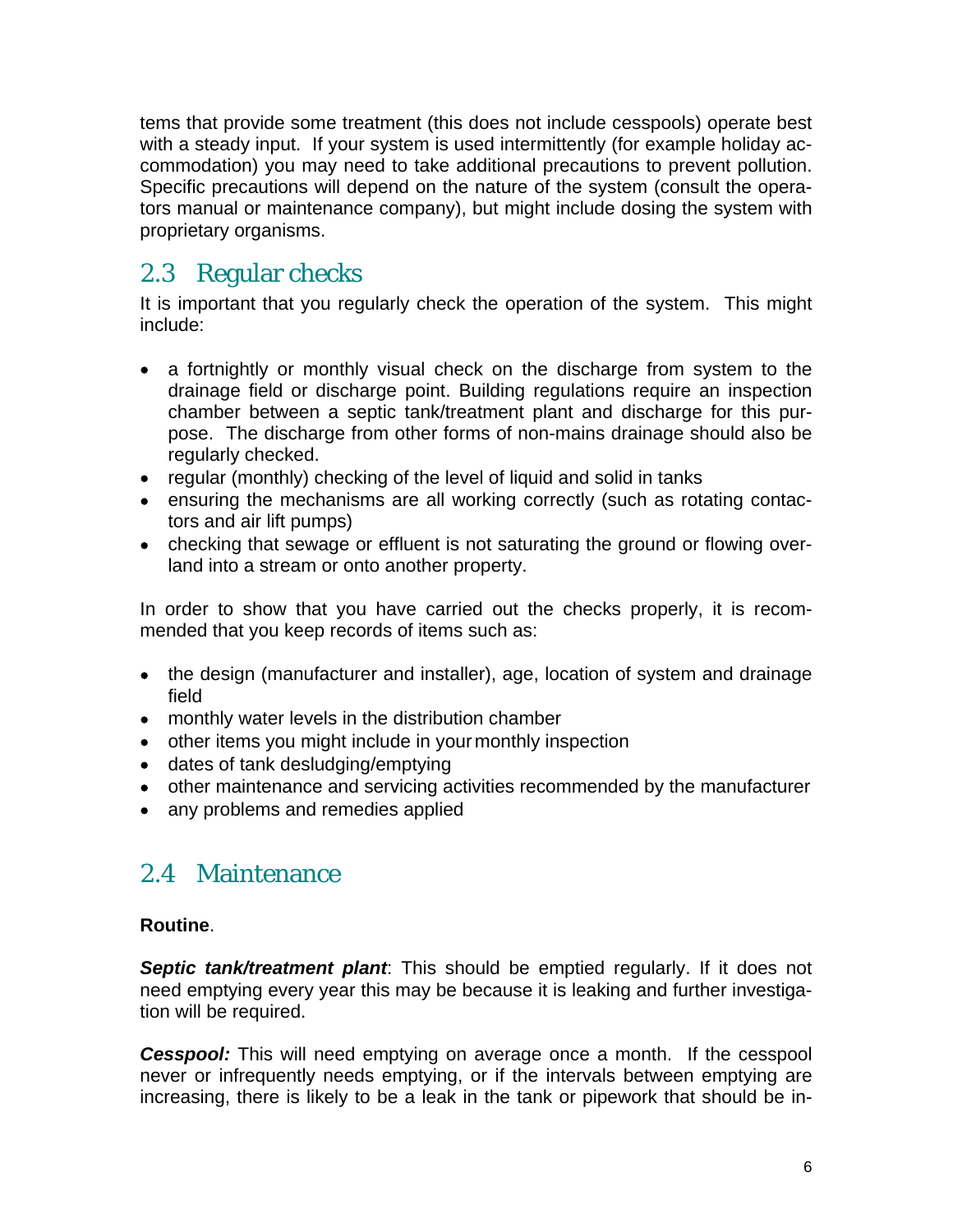vestigated and repaired (see figure 1). If you have a cesspool, this is probably because the ground conditions are unsuitable for the discharge of effluent. This may be due to a number of factors but in general it is because of an increased risk of pollution of surface or groundwater, or public health risk. So a leaking cesspool is potentially a serious problem and needs rectifying quickly.



*Systems that involve pumps or moving parts:* These will need regular maintenance. If you are connected to a shared system it is good practice to have a formal agreement to share the responsibility and costs of maintenance.

#### **Troubleshooting**.

If you notice any of the following you may have a problem with your system.

*The ground around your drainage area is saturated or water/effluent is flowing across the ground*. This may imply that the soil has become saturated either because of rising groundwater levels, poor natural drainage of the soil or; the soil has become clogged either by the discharge from the drainage pipes or due to bio-fouling. You should investigate the cause of the problem and put remedial measures in place. This may require the use of professional specialist services.

*Sewage is backing up in the drains, or sinks and toilets are draining slowly.* The tank may be clogged with solid material and need emptying. Alternatively the drains connecting to the system maybe blocked. This could result in damage to the pipes and loss of sewage from the pipes into the ground. This can lead to pollution. If the tank becomes too full access covers maybe pushed off and sewage released onto the ground. The tank must be emptied immediately.

*No outflow from the system.* The tank may need emptying (see above), the influent drains to the tank maybe blocked (see above) or the tank is leaking. Establish the reason and effect a remedy.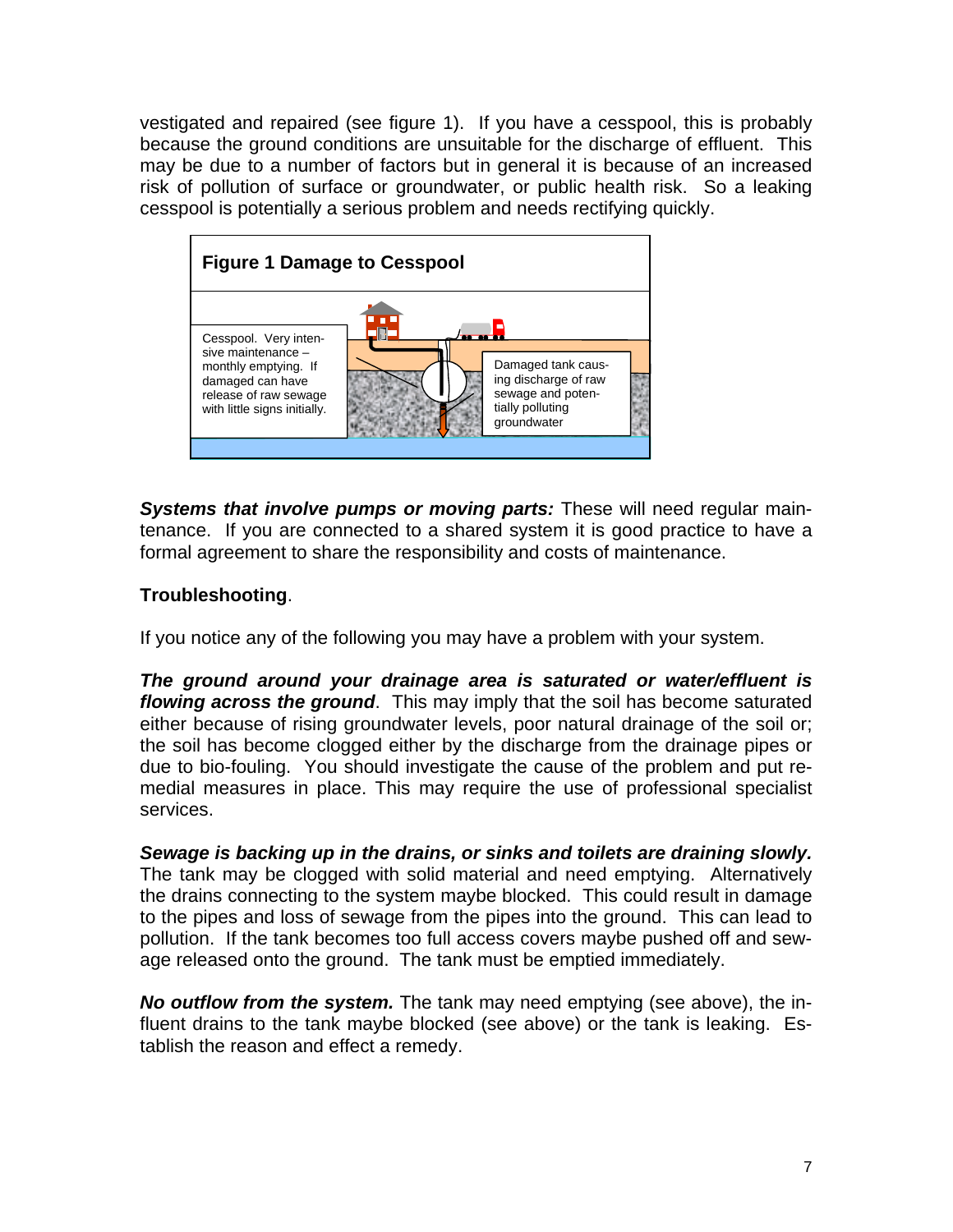*Odour or unexpected fungal or bacterial growths in nearby stream or water course.* This may mean that poorly treated or raw effluent is discharging to surface water. Damaged pipes or tank could be the cause as they are releasing raw sewage. Investigate, identify and resolve the problem, with the help of professional specialist services if required.

#### **Your rights to main sewerage**

If existing arrangements are causing, or may cause, risks to the environment, you may have rights to mains sewerage under s. 101A of the Water Industry Act 1991. Annex A provides further details.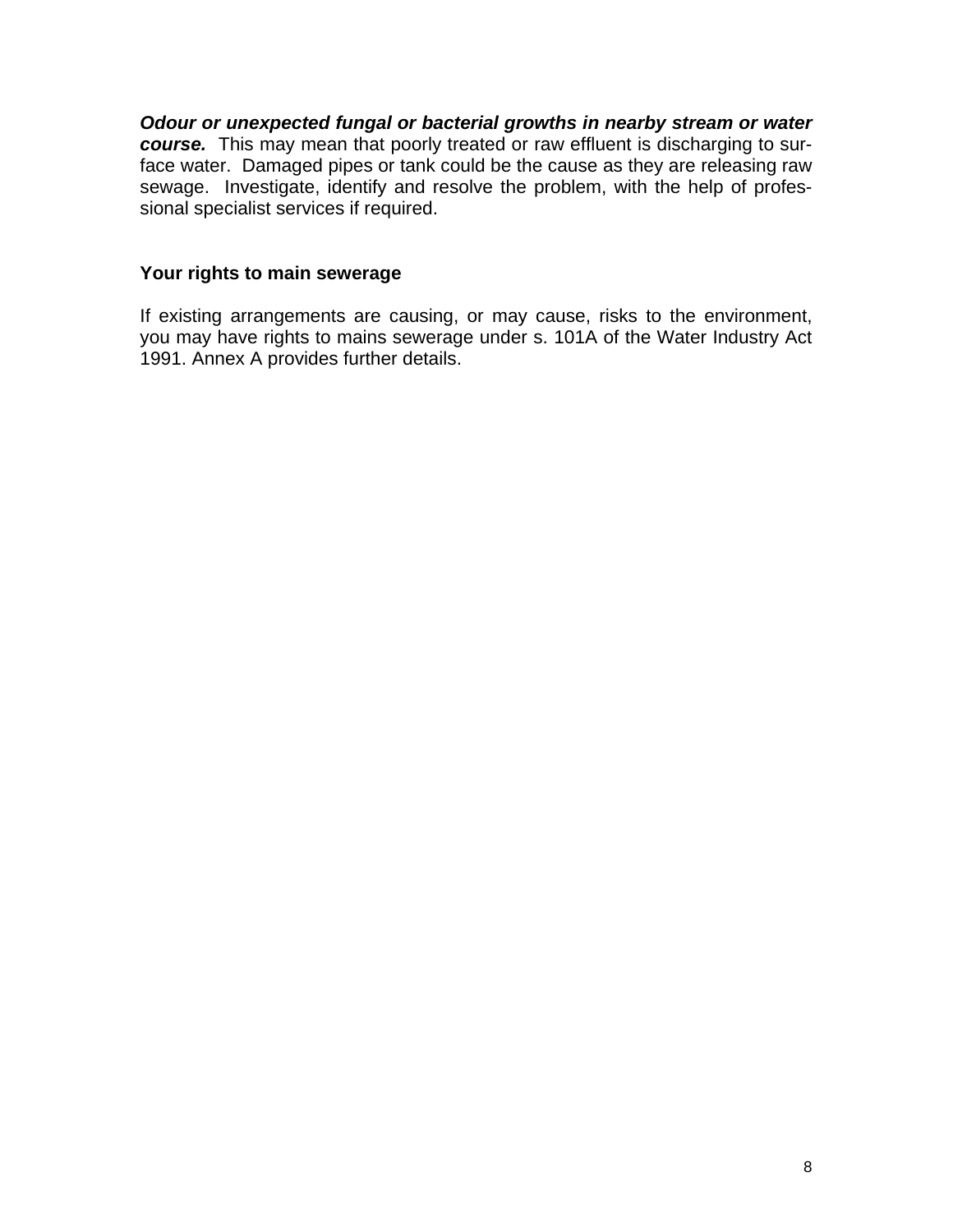## **CHAPTER 3**

## **Design, installation and decommissioning**

*You should read this chapter if you are installing a new sewage treatment system for yourself, or having it installed for you*

### 3.1 The need for control

The location of a non-mains sewage system is an important element in preventing or minimising pollution, and correct design and construction are essential for its effective performance. De-commissioning of redundant systems needs careful consideration to avoid on-going threats to groundwater. This chapter sets out essential considerations, including key statutory controls, in carrying out any of these activities, but you should also familiarise yourself with the principal groundwater risks set out in Annex C.

## 3.2 Overview of process for obtaining permission

Before the system can be installed, planning permission and building control approval must be obtained. Similarly, before the system may be operated a discharge consent from the Environment Agency may be required. Hence, contact should *always* be made with the planning officer at the local authority, the local authority building control department and the local Environment Agency office *before* designing and installing a new or modified system. Environment Agency contact details are given at Annex B.

*Planning permission* is obtained either through the submission of a planning application, or deemed planning permission, granted in accordance with the Town and Country Planning General Permitted Development Order 1995. Detailed planning guidance on the selection of appropriate drainage is given in Circular 3/99 (in Wales circular 10/99 applies). A fundamental question you will need to answer is why connection to a main sewer is not proposed.

*Building Control approval* is required to ensure adequate drainage to meet the requirements of the Building Regulations prior to construction of a non-mains sewerage system. The Regulations require as a minimum that building work be notified to the local authority and, for certain larger works, the applicant must deposit full plans with the local authority Building Control or an Approved Inspector.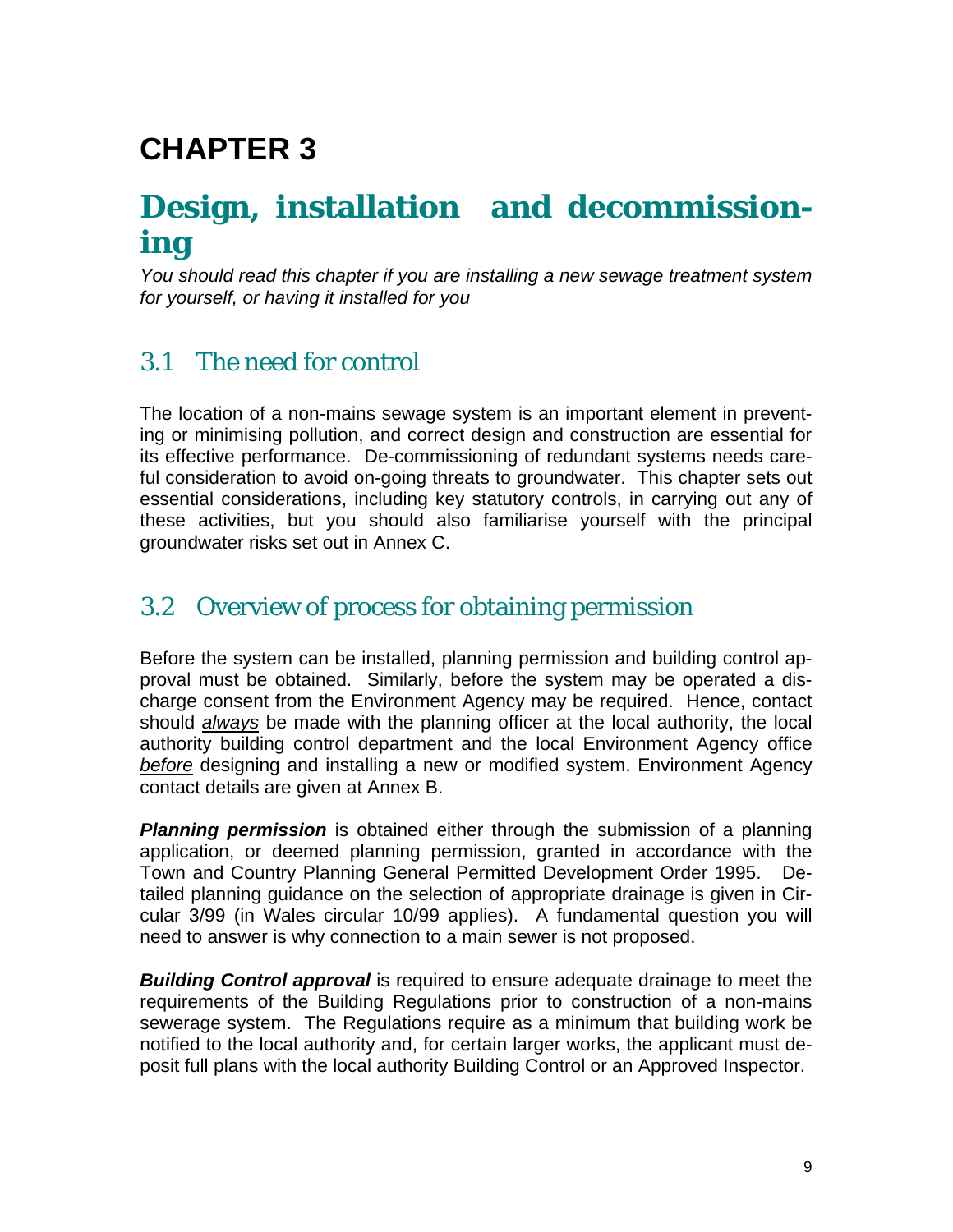The Building Regulations set out minimum standards for building work, and particular requirements with respect to non-mains sewerage are given. They provide for local authority inspection of foul drainage, and give periods of notice for covering up drainage systems. They also require that foul drainage should be connected to public foul sewer or combined sewer wherever reasonably practical.

**Pollution control** Written permission from the Environment Agency is required in many cases before effluent can be disposed of to controlled waters (rivers and streams, coastal waters, groundwater and some lakes) or to land. In addition, notices can be served on anyone who is doing something, or failing to do something, such that pollution of controlled waters is likely to occur. The aim of this code is to avoid the need to serve notices specifically under the Groundwater Regulations in respect of unsatisfactory sewerage systems; nevertheless this good practice will help to protect all controlled waters.

### 3.3 Pre-design considerations

Before deciding on an appropriate design for the system, you should consider your sewage disposal requirement and the options presented by the site. It will be necessary to carry out some investigation and testing as part of the scheme development. Those aspects that are of particular importance in protecting groundwater are:

- confirm that connection to public sewer is not an option (this will be the first check for acceptability applied by the local authority)
- estimate or measure the volume of the sewage that will need to be managed, and assess it's nature
- inspect the proposed site to assess the practicality of constructing the system and to identify any features that may count against a non-mains sewerage system (e.g. water supply well)
- investigate to determine whether ground conditions are appropriate for the construction of a drainage field. This will involve an understanding of the percolation capacity of the ground, the minimum and typical depths to the water table, and the direction of flow of the groundwater.
- Non-mains sewerage systems often rely on gravity drainage and therefore locations at a low point within a site will be preferred, however, the low point may be associated with a higher risk of flooding and a thinner unsaturated zone (high groundwater table). Where such risks are unacceptable then alternative locations may require consideration.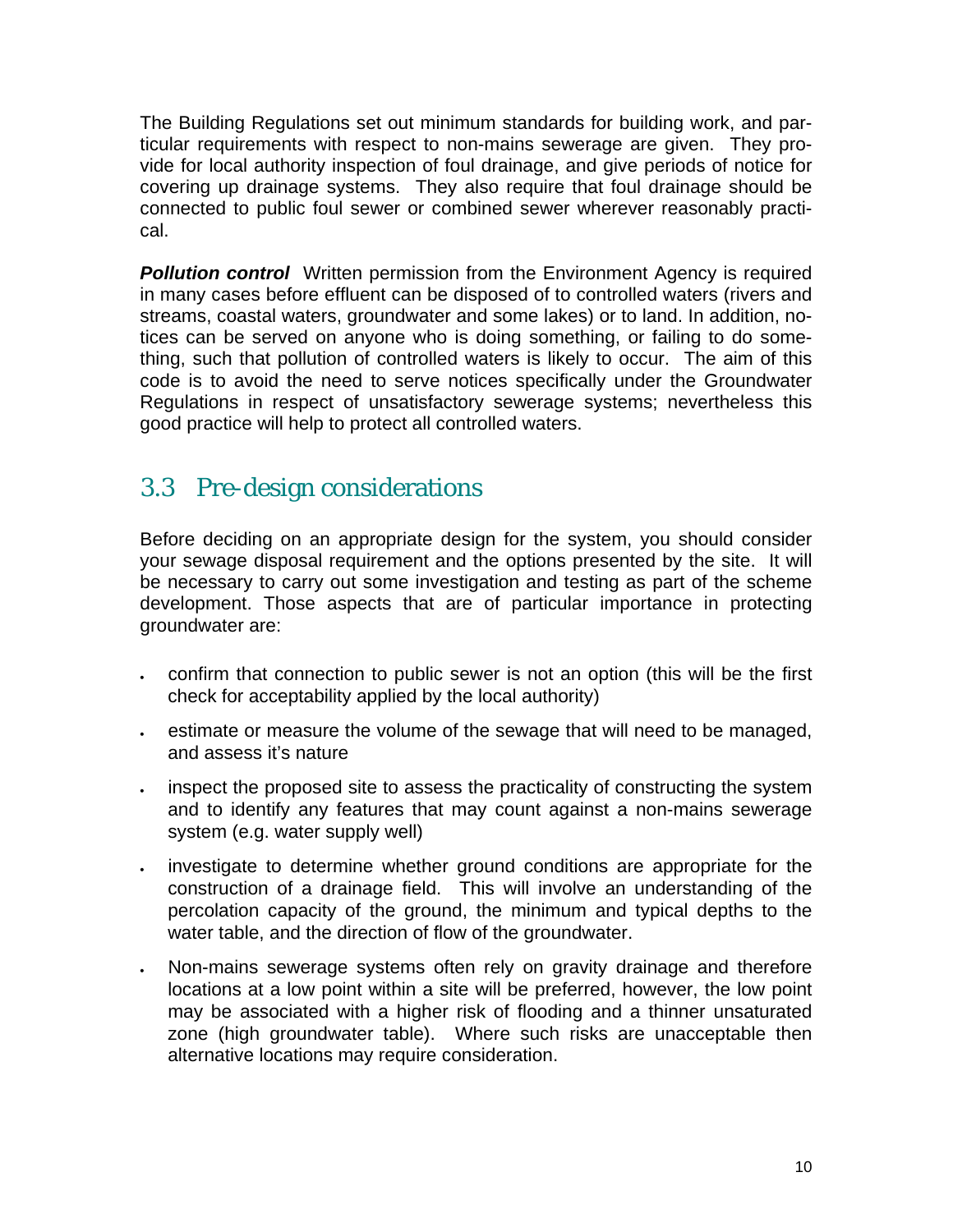You should also be aware of the right to main sewerage under s. 101A of the Water Industry Act 1991 as outlined in Annex A.

### 3.4 Design

Guidance on the design of a non-mains sewage treatment system is provided in the British Standard BS6297 (soon to be superseded by BS EN 12255 & 12566) and Part H of the Building Regulations, 2000. Compliance with the requirements of these documents will be taken as compliance with the design requirements of this code, though you should take particular note of the groundwater protection considerations set out in this section. If, as a result of reading this section, there are areas of uncertainty, you should refer to the Environment Agency for advice.

The design of a non-mains sewerage system can be divided into design of the septic tank / package treatment plant, and design of the drainage field. The former should be fairly straightforward, depending principally on the number of users, and is not sensitive to location. The design of the drainage field, however, will have an important impact on the risk to groundwater.

#### **Drainage design**

Good drainage design is a key to ensuring that sewage does not end up in groundwater. The scope for the design and siting of the "drainage field" will determine the suitability of a site.

The British Standard (BS6297) gives advice on ensuring that drainage fields are appropriate. However, the following points are emphasised from the point of view of groundwater protection:

1. A "drainage field" should generally be located a minimum of 50 metres from a potable water supply borehole or spring.

2. Soakaways should be avoided, particularly borehole soakaways, because they are designed for rapid inflow below the soil layer and thus provide little or no opportunity for the vital stage of additional treatment of the sewage effluent within the soil layer.

3. Use of drainage mounds (see figure 2) should be considered carefully.A drainage mound is an engineered structure to allow secondary treatment of septic tank effluent where the subsoil is occasionally waterlogged, but where drainage fields would otherwise be suitable. They cannot be used to overcome poor percolation conditions in the subsoil, since they will simply result in seepages around the ground surface.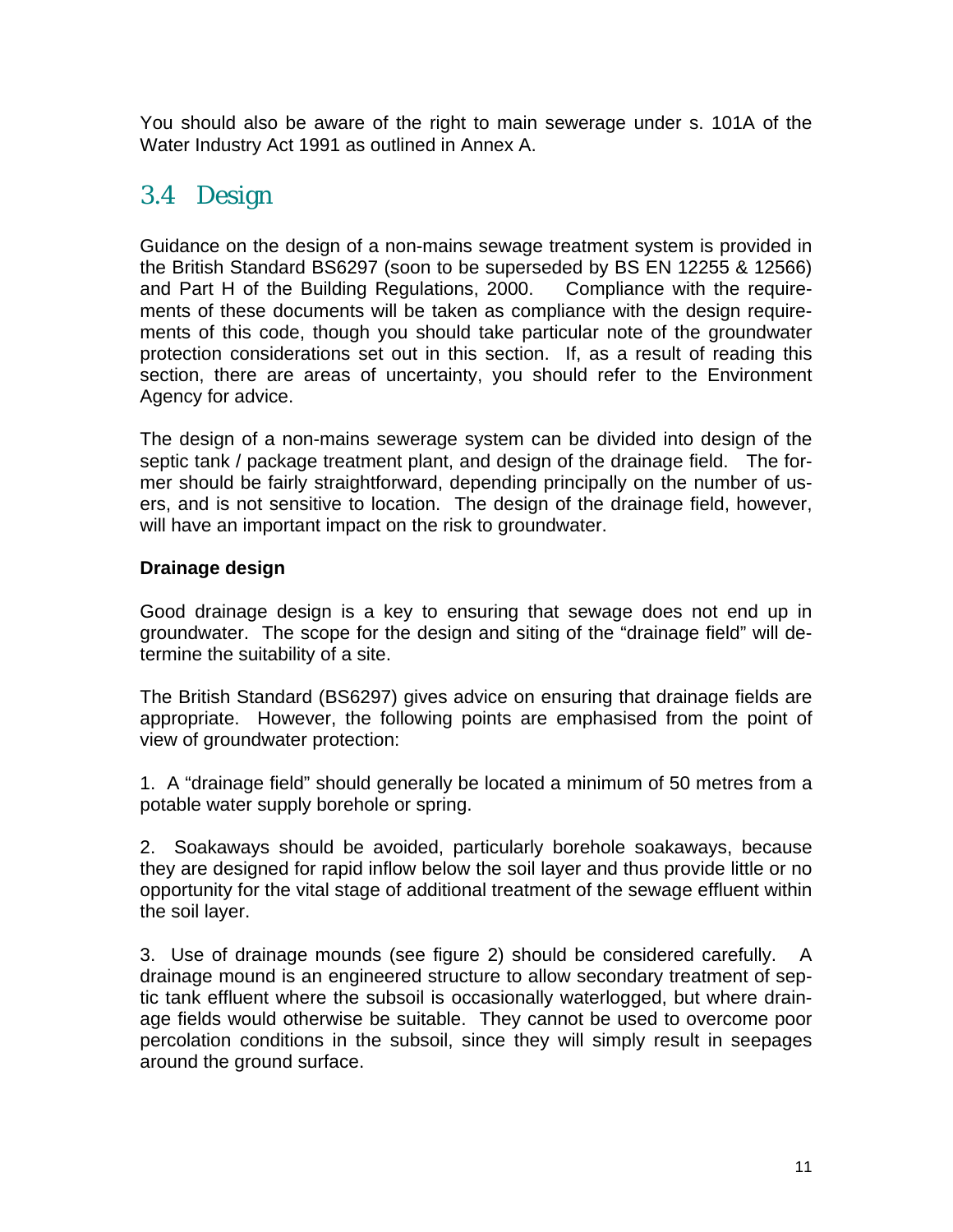The advantages of drainage mounds are;

- they increase the separation distance between the disposal system and water table
- they provide additional wastewater treatment.

The disadvantages are;

- they may be more expensive to construct
- they require a relatively large land area dedicated to wastewater application only
- they are only suitable for gently sloping sites of less than  $7^\circ$
- they are likely to require pumping equipment with additional costs.



### 3.5 Installation

During the installation stage care should be taken to ensure that the tank is structurally sound to prevent leaks or ingress of groundwater. Tanks should have third party certification confirming their structural integrity and that they are fit for purpose. Glass-fibre and thermoplastic tanks should have an Agrément Certificate (British Board of Agrément, BBA) and pre-cast concrete tanks should satisfy the appropriate British Standard. Septic tanks should be constructed in accordance with BS EN 12566 (prefabricated tanks) or BS6297: 1983 (built in situ). Package treatment plants should meet the requirements of BS7781.

Building control inspection of the installation should be carried out to ensure that it meets requirements of the Building Regulations.

Alterations to existing drainage systems is a controlled service under Regulation 3 and 4 of the Building Regulations 2000 and section 61 of the Building Act 1984. You must notify such work must to the local authority.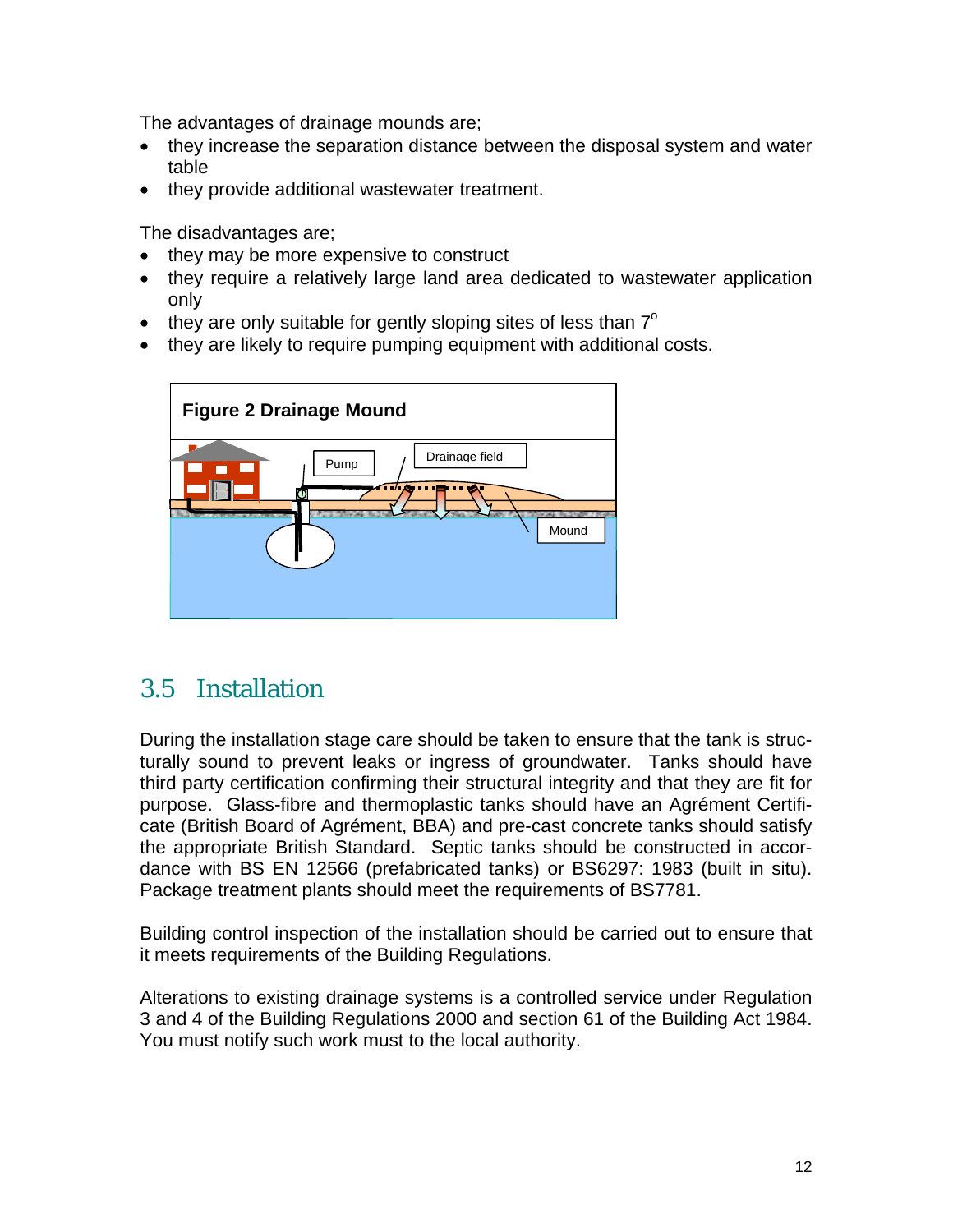### 3.6 De-commissioning

Decommissioning is likely to occur when mains sewerage is made available, or when buildings are demolished. In some instances cesspools are permitted by the Environment Agency on the basis that they will be de-commissioned when mains sewerage becomes available. Drainage fields may need to be decommissioned where the performance has deteriorated as a result of clogging or compaction, or because new building requires the sewage facilities to be moved.

The principal dangers to groundwater from decommissioning are likely to arise where not all connections are directed to the new system and remain 'live', and where tanks are not emptied.

Thorough decommissioning should ensure that all connections to the drainage pipework are removed and that all necessary steps are taken to ensure that the pipework cannot be used for other purposes. All tanks should be emptied by a specialist contractor and made safe by infilling.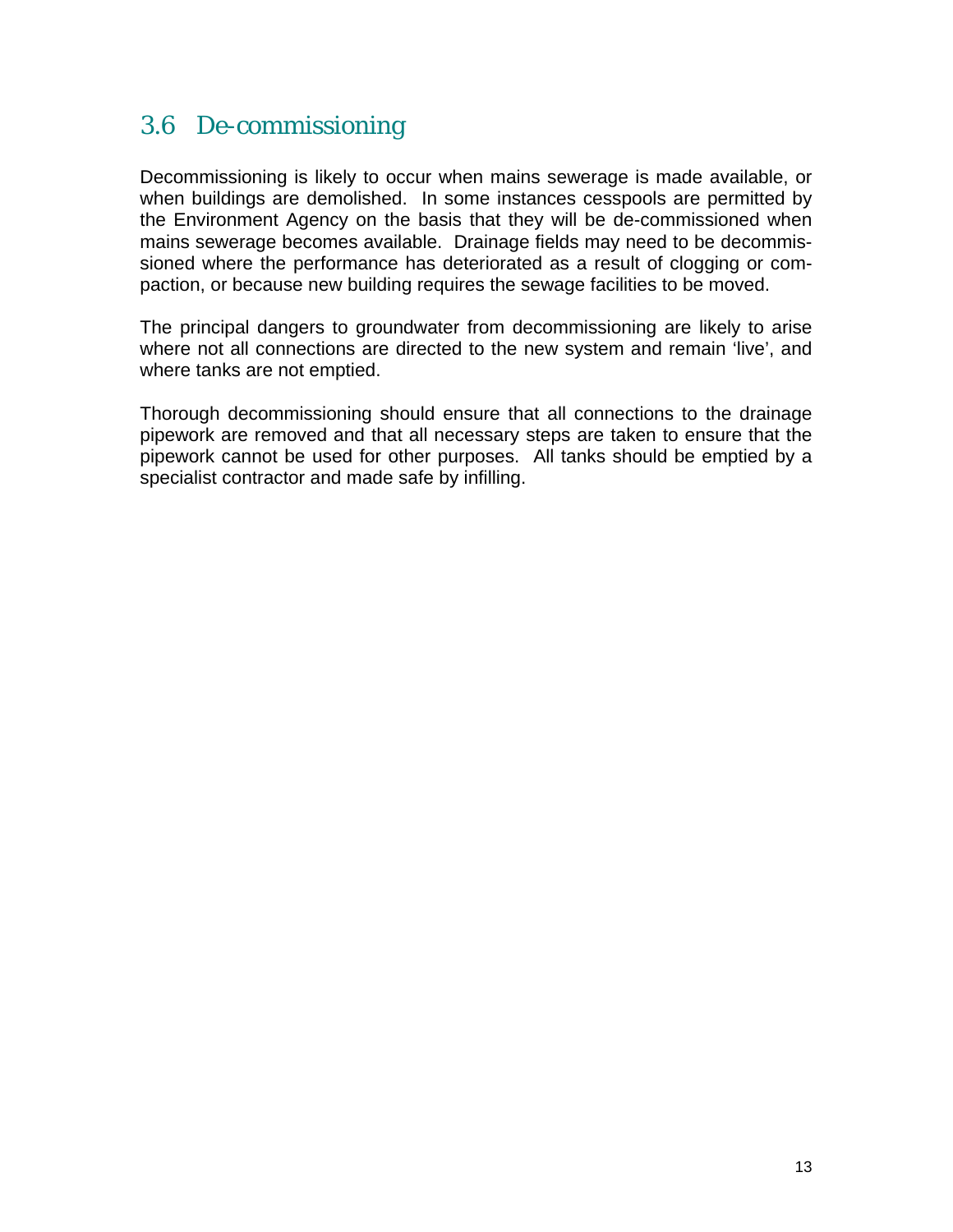## **ANNEX A Legal requirements to protect groundwater**

The Water Resources Act 1991 and the Groundwater Regulations 1998 are the primary legislation protecting groundwater in England and Wales. The Act makes it an offence to cause or knowingly permit pollution of groundwater and provides the Environment Agency with powers to address pollution. The Regulations put in place a regime specifically aimed at controlling both direct and indirect discharges of listed substances to groundwater and give the Environment Agency further powers specifically to control activities in or on the land which could lead to groundwater pollution. They also allow ministers to approve codes of practice aimed at helping persons engaged in activities in or on the land comply with the Regulations.

Although domestic effluent discharged from certain isolated dwellings outside drinking water abstraction areas are excluded from the scope of the Regulations, the advice in this code will still be relevant to such dwellings since they are within the scope of the Water Resources Act.

Owners of non-mains sewerage systems may require an authorization or discharge consent from the Environment Agency if their system is designed to discharge to land or controlled waters (ie surface waters or groundwaters). The advice in this code will be relevant whether or not an authorization or discharge consent is required.

Section 101A of the Water Industry Act 1991 places a duty on sewerage undertakers to provide a public sewer for those premises where the existing arrangements are giving, or are likely to give, rise to adverse environmental or amenity effects, and it is considered appropriate to resolve the difficulties by providing a public sewer. This means that, for example, if a septic tank can no longer function properly because of rising groundwater, the owner of the premises may be able to apply to the undertaker to be connected to the mains sewerage network.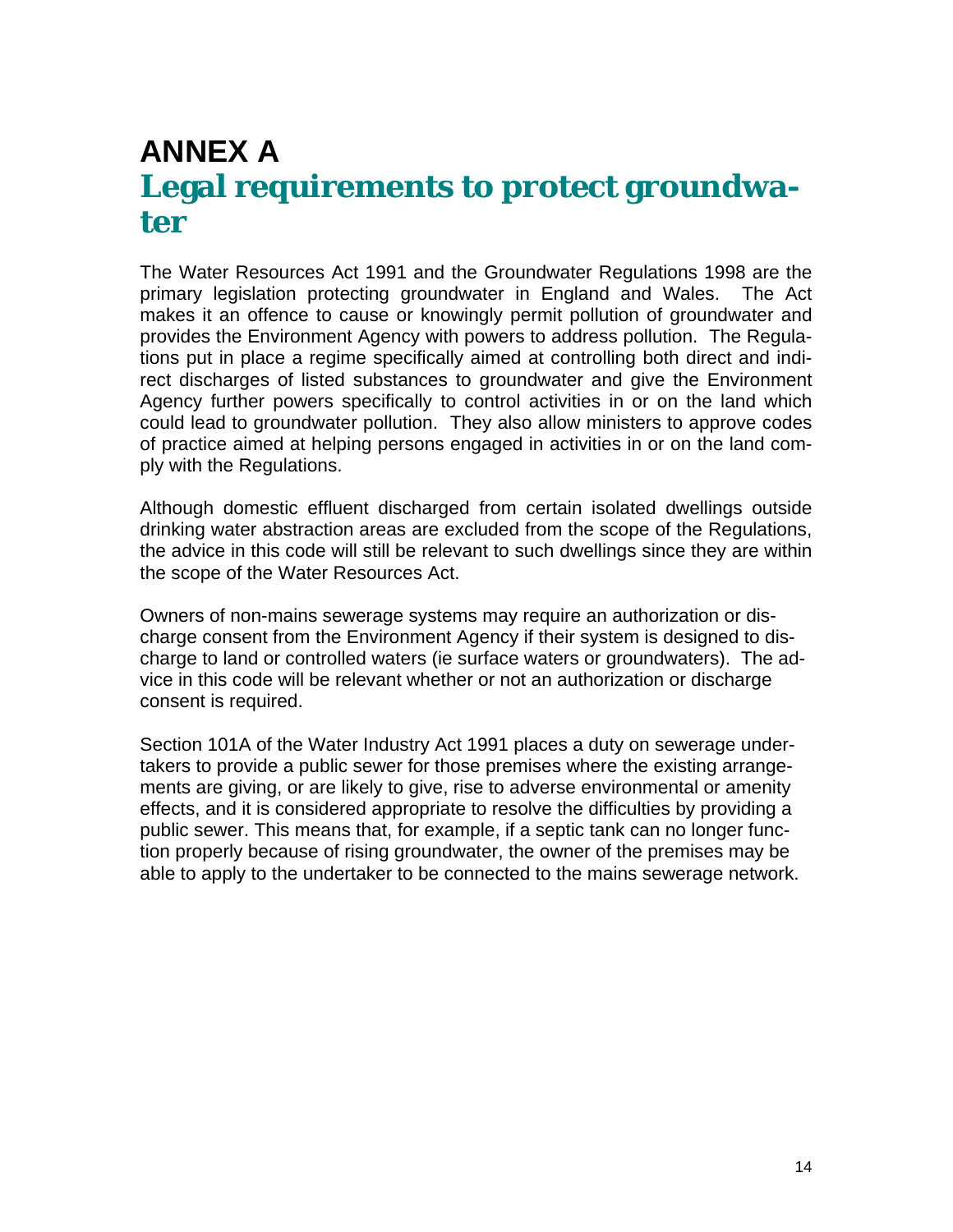## **ANNEX B Environment Agency contacts**

| <b>ENVIRONMENT</b>       | <b>General Enquiry Line</b> | Tel. 08459 333 111 |
|--------------------------|-----------------------------|--------------------|
| <b>AGENCY</b>            | <b>Emergency Hotline</b>    | Tel. 0800 807060   |
| <b>Head Office</b>       | <b>Rio House</b>            | www.environment-   |
|                          | <b>Waterside Drive</b>      | agency.gov.uk      |
|                          | <b>Aztec West</b>           |                    |
|                          | Almondsbury                 |                    |
|                          | <b>Bristol</b>              | Tel. 01454 624400  |
|                          | <b>BS32 4UD</b>             | Fax. 01545 624 409 |
| <b>Anglian Region</b>    | <b>Kingfisher House</b>     |                    |
|                          | Goldhay Way                 |                    |
|                          | <b>Orton Goldhay</b>        |                    |
|                          | Peterborough                | Tel. 01733 371811  |
|                          | <b>PE2 5ZR.</b>             | Fax. 01733 231840  |
| <b>Southern Region</b>   | Guildbourne House           |                    |
|                          | <b>Chatsworth Road</b>      |                    |
|                          | Worthing                    |                    |
|                          | <b>West Sussex</b>          | Tel. 01903 832000  |
|                          | <b>BN11 1LD</b>             | Fax. 01903 821832  |
| <b>Midlands Region</b>   | Sapphire East               |                    |
|                          | 550 Streetsbrook            |                    |
|                          | Road                        | Tel. 0121 7112324  |
|                          | Solihull                    | Fax. 0121 7115824  |
|                          | <b>B91 1QT</b>              |                    |
| <b>South West Region</b> | <b>Manley House</b>         |                    |
|                          | <b>Kestrel Way</b>          |                    |
|                          | Exeter                      | Tel. 01392 444000  |
|                          | <b>EX2 7LQ</b>              | Fax. 01392 444238  |
| <b>North East Region</b> | <b>Rivers House</b>         |                    |
|                          | 21 Park Square South        |                    |
|                          | Leeds                       | Tel. 0113 2440191  |
|                          | LS12QG                      | Fax. 0113 2461889  |
| <b>Thames Region</b>     | <b>Kings Meadow House</b>   |                    |
|                          | <b>Kings Meadow Road</b>    |                    |
|                          | Reading                     | Tel. 0118 953 5000 |
|                          | RG18DQ                      | Fax. 0118 950 0388 |
| <b>North West Region</b> | <b>Richard Fairclough</b>   |                    |
|                          | House                       |                    |
|                          | <b>Knutsford Road</b>       |                    |
|                          | Warrington                  | Tel. 01925 653999  |
|                          | <b>WA4 1HG</b>              | Fax. 01925 415961  |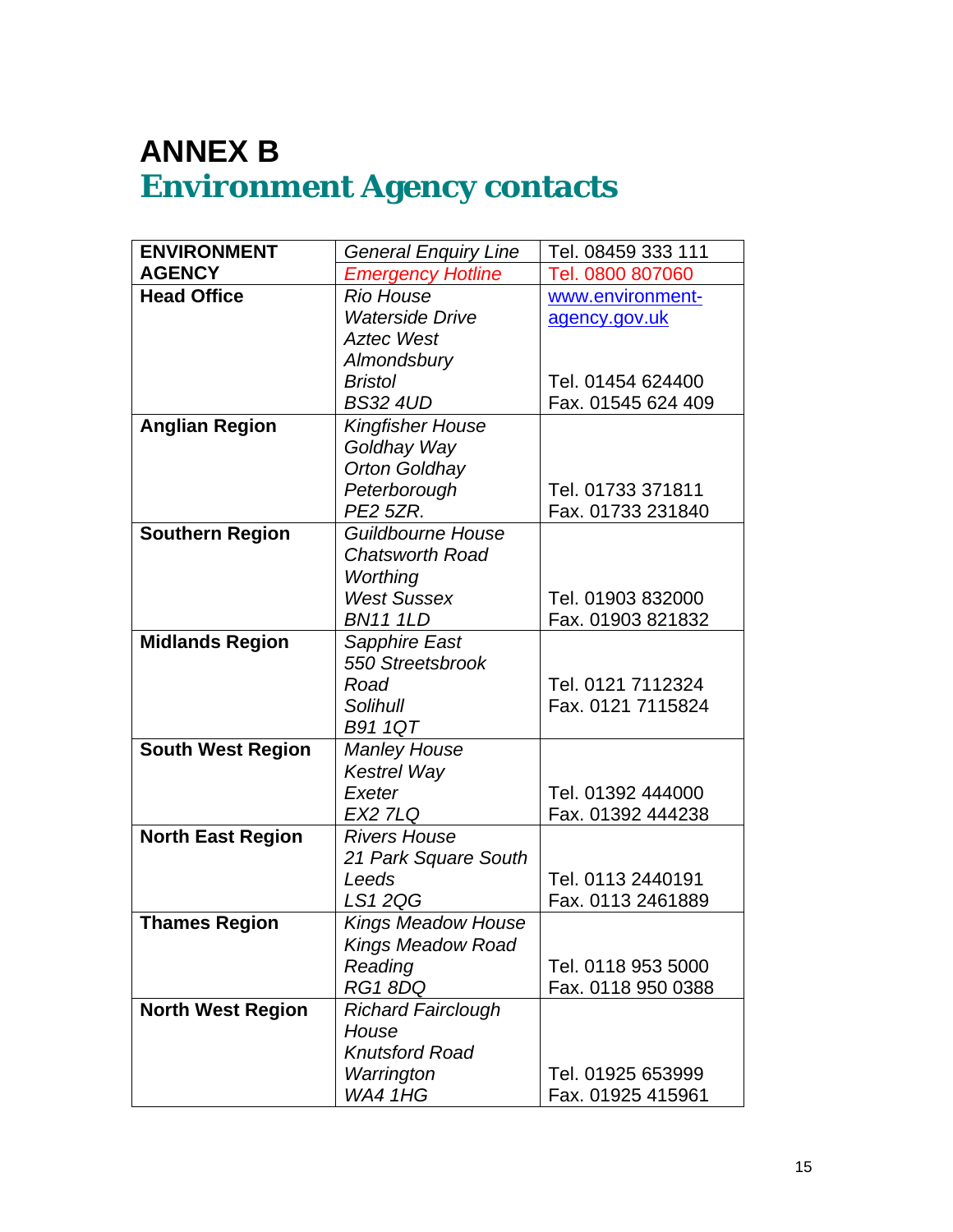| Environment | Cambria House   |                   |
|-------------|-----------------|-------------------|
| Agency,     | 29 Newport Road |                   |
| Wales       | Cardiff         | Tel. 01222 770088 |
|             | CF24 0TP        | Fax. 01222 798555 |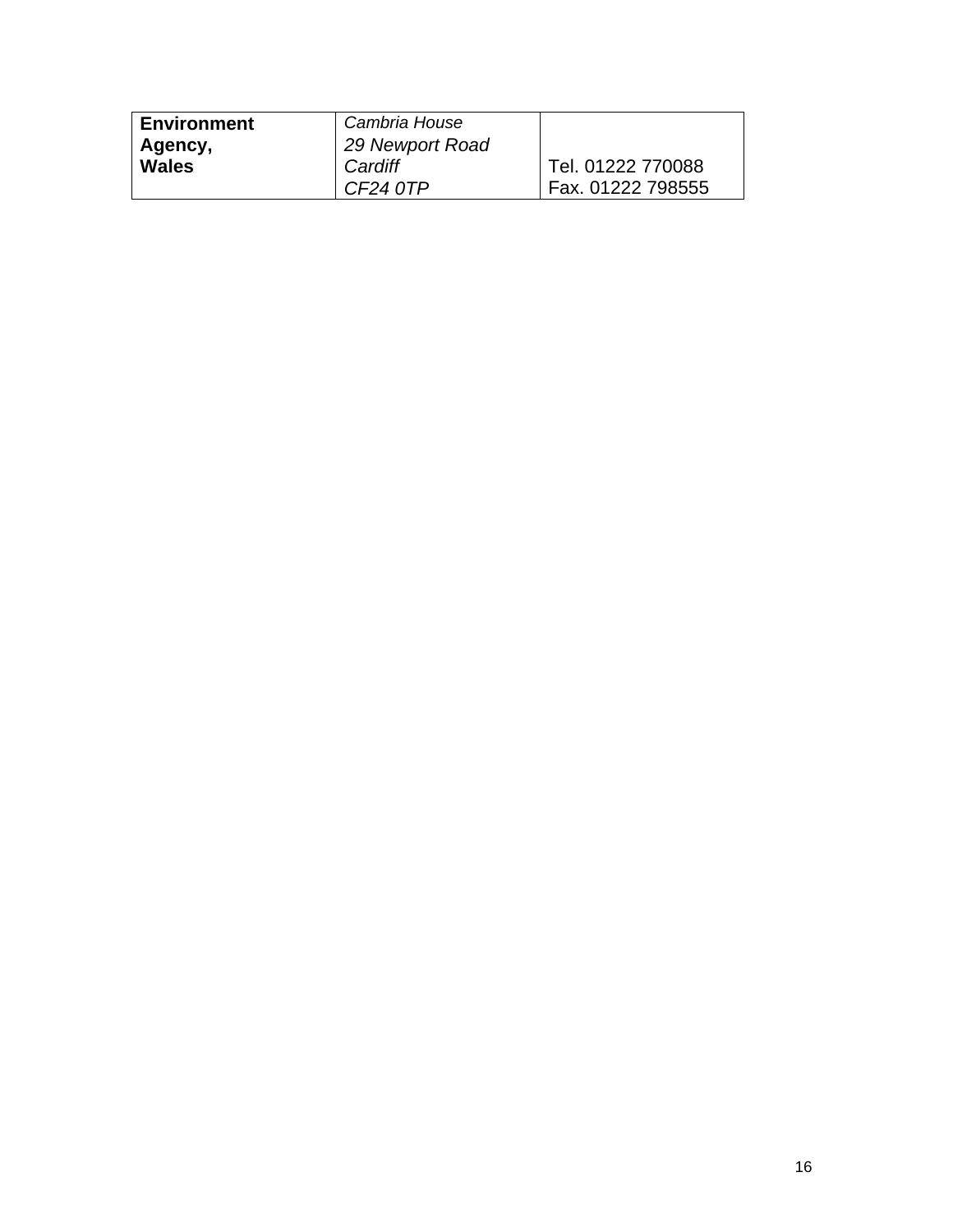## **ANNEX C**

## **Principal Risks to Groundwater from non-mains sewerage systems**



Groundwater is at risk of pollution by sewage passing down through the ground and reaching the water table. Non-mains sewerage systems that discharge to ground are intended to do so in a controlled way via a properly designed shallow drainage field with an adequate depth of unsaturated soil between the base of the drainage field and the water table. In such systems, the gradual percolation of effluent through the unsaturated soil is an intrinsic, vital and probably the most important component of the treatment process.